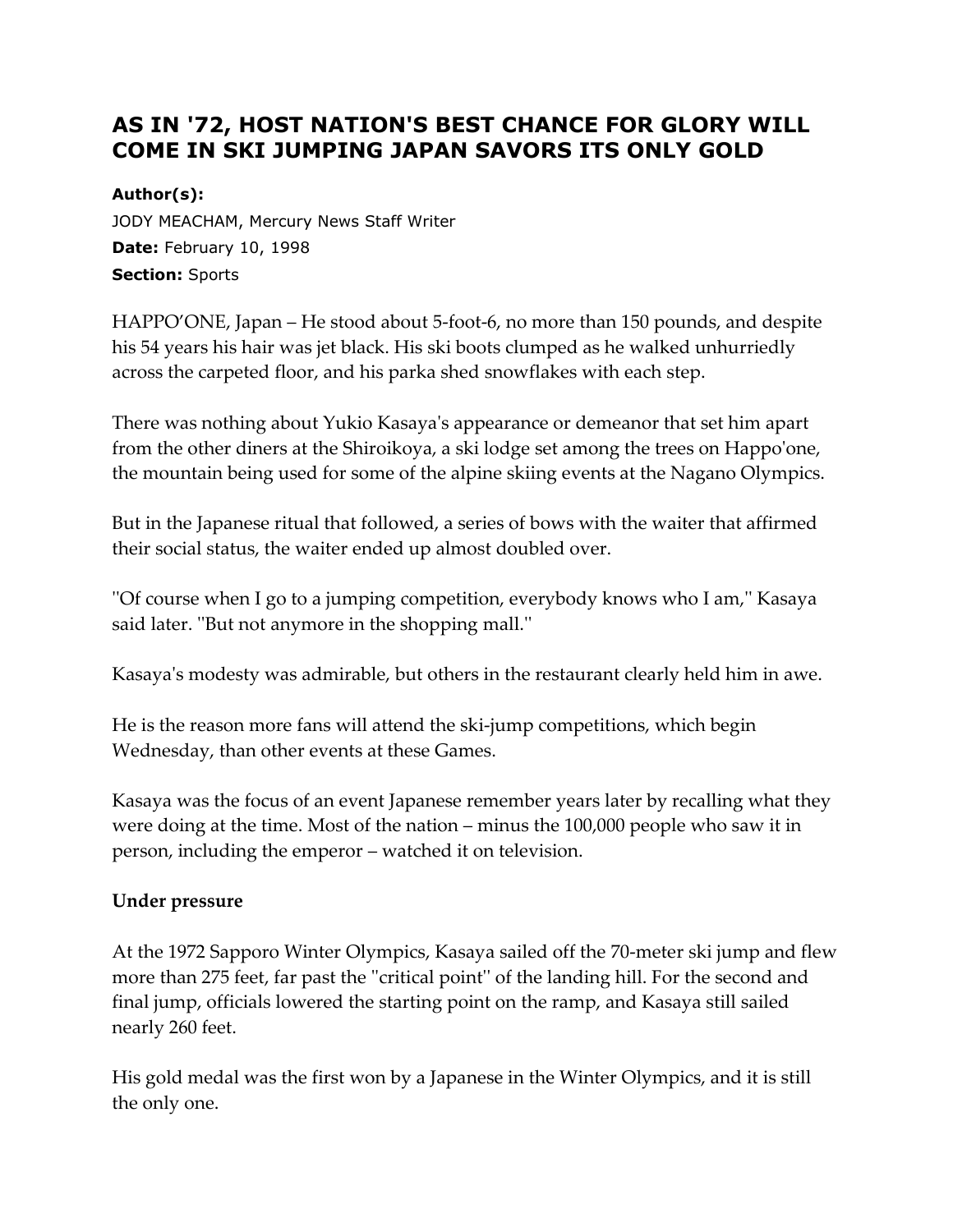The victory came under tremendous pressure for Japan to score a victory in the first Winter Olympics it hosted, and it came in heroic style. Kasaya's jumps not only were the longest of each round, but also two teammates, Akitsugu Konno and Seiji Aochi, accompanied him to the podium in a medal sweep on the final day of the Games.

''At the Sapporo Olympics, 90 percent of the spectators were Japanese,'' Kasaya said Sunday through a translator. ''That was the first time I felt big excitement jumping with that amount of Japanese. That was my feeling at that time.''

## **Japanese favored again**

The stars in the ski-jumping galaxy again are aligned for a home-team sweep in 1998. Just as Kasaya did in 1972, Kazuyoshi Funaki won the three important European competitions leading into these Games. Funaki's teammate, 1994 Lillehammer Olympics silver medalist Masahiko Harada, is the season points leader. And Hiroya Saitoh was third in a Jan. 15 competition in Austria in which Japan finished 1-2-3.

This is the only topic during a 45-minute conversation that makes Kasaya openly emotional.

''The team of Harada and Funaki are a great team,'' said Kasaya, who will help judge the event. ''They have the ability to get medals – as many as possible. Their chances have nothing to do with pressure," but something else.

''Kamikaze,'' he said.

God's wind. It will happen if it's meant to be.

''Of course I'm dying to get gold medals, but I would not be greedy. Even one medal I would have for the Japanese team.''

He beams as he speaks, and he clasps his arms as if he were cradling a baby in an unintentionally symbolic gesture.

Because in many ways the Japanese ski-jumping program is Kasaya's baby. It produced a bronze medal at the 1980 Lake Placid Olympics (Hirokazu Yagi), a team silver in Lillehammer (Harada, Takanobu Okabe, Jinya Nishikata and Noriaki Kasai) and has contributed to the team Nordic combined gold medals Japan won at the 1992 Albertville and '94 Games.